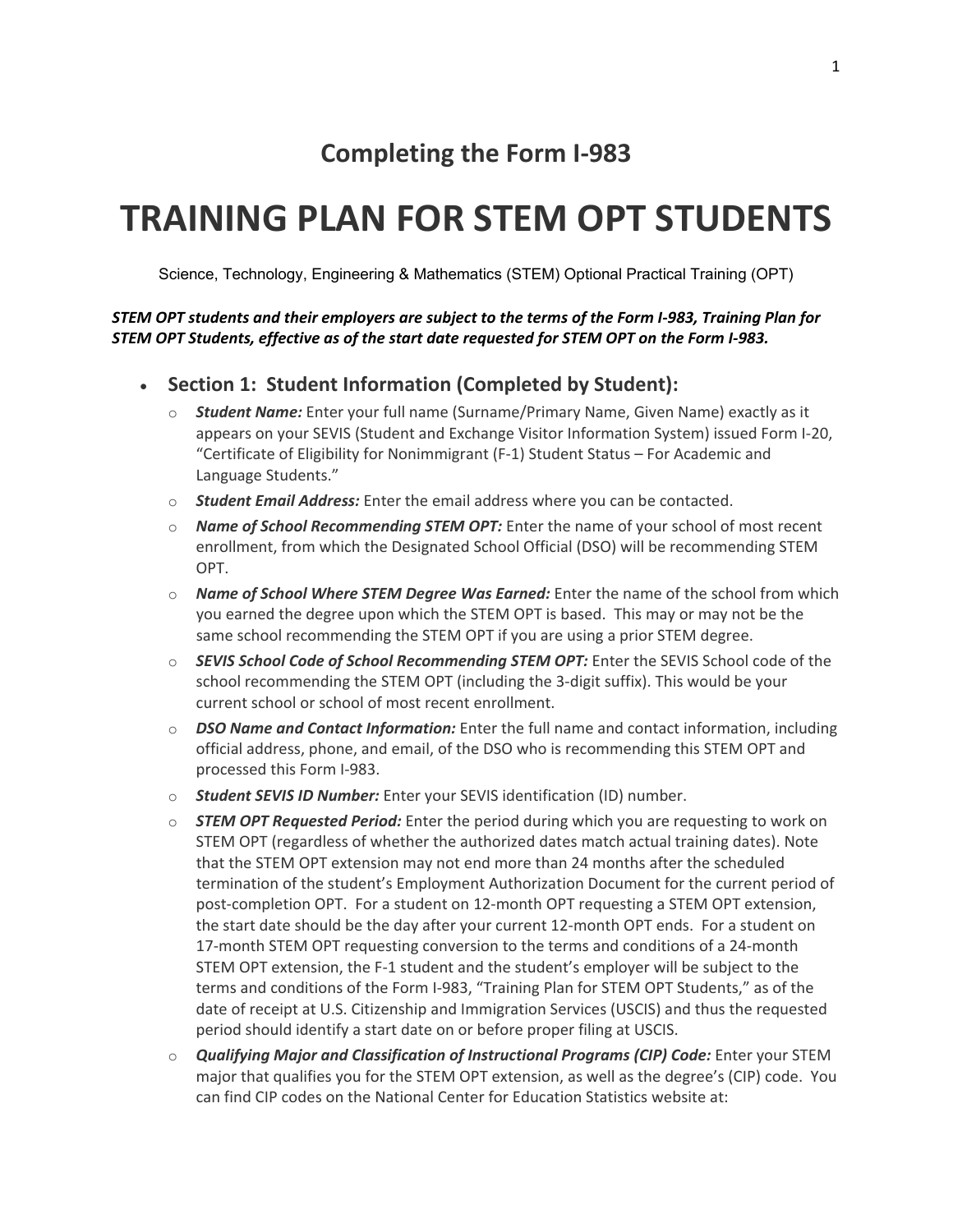<http://nces.ed.gov/ipeds/cipcode/default.aspx?y=55> or the ICE website at [http://www.ice.gov/sevis.](http://www.ice.gov/sevis)

- o *Level/Type of Qualifying Degree:* Enter the academic level upon which you are basing STEM OPT. (For example, enter Bachelor's, Master's, or Ph.D.)
- o *Date Awarded:* Enter the date when the degree, upon which STEM OPT will be based, was awarded.
- o *Based on Prior Degree?* Check "Yes" if your STEM OPT participation is based on a previously‐obtained STEM degree, and is not the same degree upon which your current post-completion OPT was granted. Check "No" if your STEM OPT participation is based on your most recently obtained degree, and that is the degree upon which your current postcompletion OPT is based.
- o *Employment Authorization Number:* Enter your "A" number, (which may be found on the Employment Authorization Document).

#### • **Section 2: Student Certification:**

o *Student Certification:* Review the certification and affirm the statement by signature.

### • **Section 3: Employer Information (Completed by Employer):**

- o *Employer Name:* Enter your company, university, etc. name.
- o *Street Address, Suite, City, State, Zip Code:* Enter the employer or company mailing address.
- o *Employer Website URL:* Enter the employer website URL, if available. If no website exists, enter N/A.
- o *Employer ID Number (EIN):* Enter the Employer Identification Number (EIN).
- o *Number of Full‐Time Employees in the United States:* Provide the number of full‐time employees in the United States.
- o *North American Industry Classification System (NAICS) Code:* Enter the company's NAICS code. (Federal statistical agencies use the NAICS code to classify business establishments for the purpose of collecting, analyzing and publishing statistical data related to the U.S. business economy.) NAICS codes are accessible at https://www.census.gov/cgi[bin/sssd/naics/naicsrch?chart=201](https://www.census.gov/cgi-bin/sssd/naics/naicsrch?chart=2017)7.
- o *OPT Training Hours Per Week:* Enter the agreed‐upon number of average training hours per week*.* In order to qualify for STEM OPT, the student must work a minimum of 20 hours per week.
- o *Start Date of Employment:* Enter the date when the student will begin the STEM OPT training with the employer.
- o *Compensation:* Enter the dollar amount of salary, stipend, and/or other compensation, and the frequency of pay (per hour, per week, bi-weekly, monthly). Other compensation may include housing, tuition waivers, transportation costs, etc. Note: The terms and conditions of a STEM practical training opportunity (including duties, hours, and compensation) must be commensurate with those applicable to similarly situated U.S. workers, except that a STEM OPT participant must work at least 20 hours per week while employed.

### • **Section 4: Employer Certification:**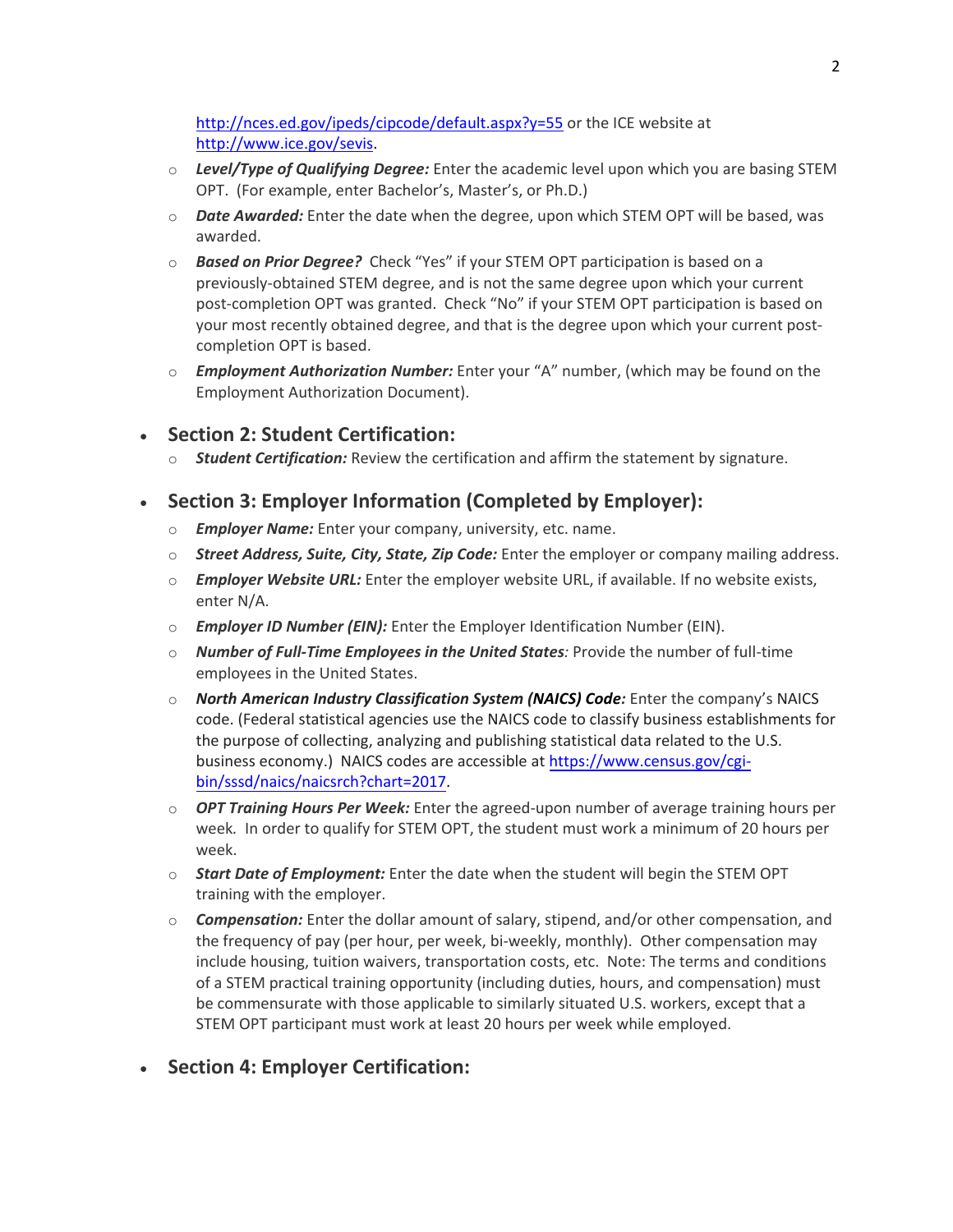- o *Employer Certification:* The Employer Official with Signatory Authority, who is an appropriate individual in the employer's organization, who is familiar with the student's goals and performance, and who is an employee who has signatory authority for the employer should review the certification and affirm the statement by signature.
- o *Note for Employer Official with Signatory Authority:* The Employer Official with Signatory Authority attestation includes the certification at Section 4 (d) which states "The student on a STEM OPT extension will not replace a full‐ or part‐time, temporary or permanent U.S. worker. The terms and conditions of the STEM practical training opportunity—including duties, hours, and compensation—are commensurate with the terms and conditions applicable to the employer's similarly situated U.S. workers or, if the employer does not employ and has not recently employed more than two similarly situated U.S. workers in the area of employment, the terms and conditions of other similarly situated U.S. workers in the area of employment."

### **Section 5: Training Plan for STEM OPT Students(Completed by Employer):**

In order to better ensure the academic benefit and integrity of the extension, Federal regulations require each STEM OPT student to prepare and execute with *his or her* prospective employer a formal training plan that identifies learning objectives and a plan for achieving those objectives. The STEM OPT student and his or her employer must work together to finalize the plan.

- o *Student Name:* Enter the student's name (Surname/Primary Name, Given Name) exactly as it appears on the student's SEVIS‐issued Form I‐20, "Certificate of Eligibility for Nonimmigrant (F‐1) Student Status – For Academic and Language Students."
- o *Employer Name:* Enter the employer's name, as it appears in "Section 3: Employer Information."
- o *Site Name:* Enter the employer's site name, which may be the same as employer name in Section 3. However, if the student is working for a branch or subsidiary of a large entity, or anywhere other than the headquarters, provide the name of this work site.
- o *Site Address:* Enter the exact address of the work site where the STEM practical training will take place.
- o *Name of Official:* Enter the name of the appropriate individual in the employer's organization who is familiar with, and will monitor, the student's goals and performance. This may or may not be the same Employer Official as in Section 4.
- o *Official's Title:* Enter the title of the appropriate individual in the employer's organization who is familiar with, and will monitor, the student's goals and performance.
- o *Official's Email:* Enter the email address of the appropriate individual in the employer's organization who is familiar with, and will monitor, the student's goals and performance.
- o *Official's Phone Number:* Enter the phone number of the appropriate individual in the employer's organization who is familiar with, and will monitor, the student's goals and performance.
- o *Student Role and the Training Program's Direct Relationship to the Student's Qualifying STEM Degree:* Describe what tasks and assignments the student will carry out during the training and how these relate to the student's STEM degree. The plan must cover a specific span of time, and detail specific goals and objectives.